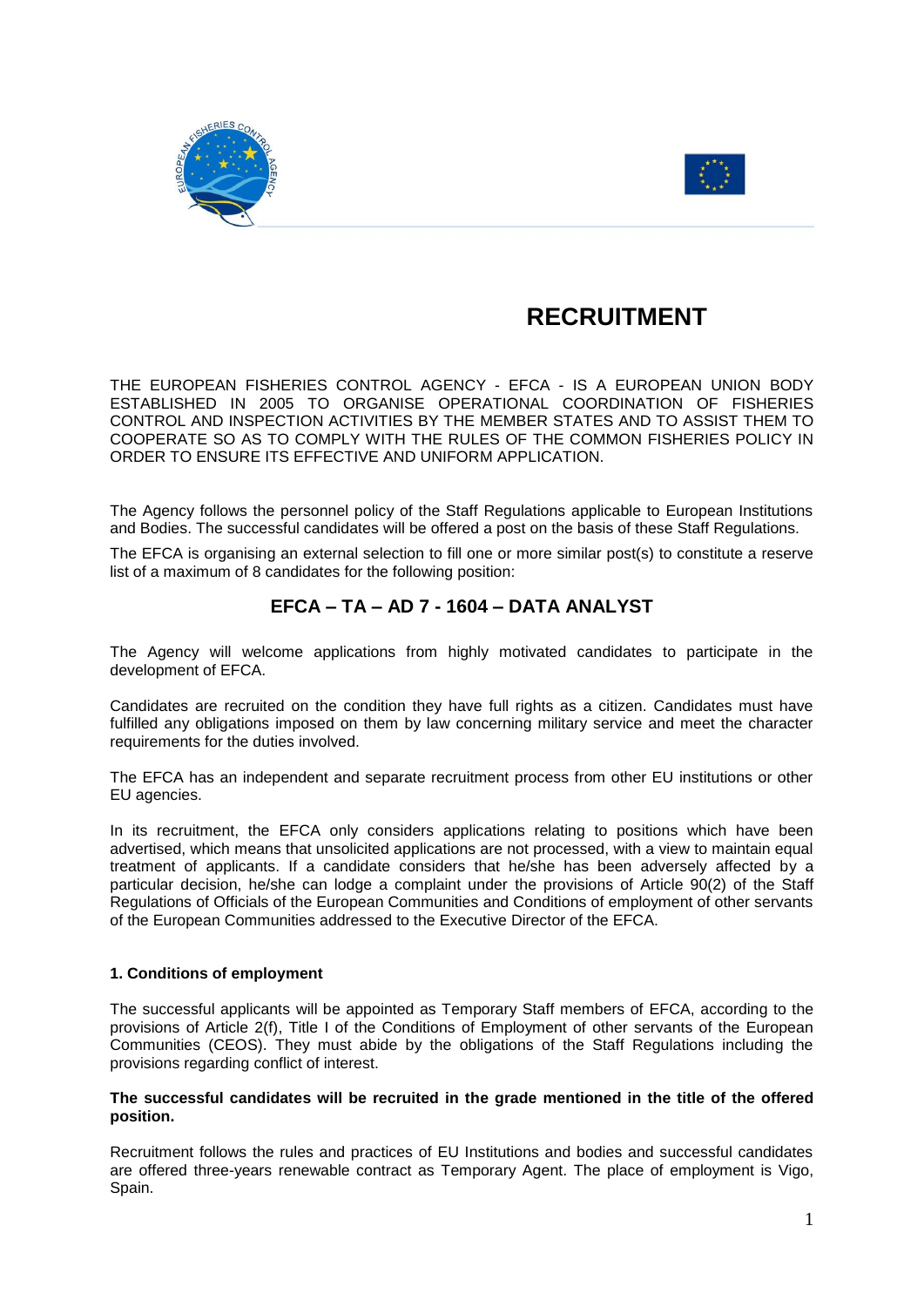# **2. General conditions for applications**

Candidates may apply only where meeting the following criteria for consideration of their application:

# **A. Conditions**

You must be a national of one of the Member States of the European Union or of Iceland or Norway.

You must be entitled to your full rights as a citizen.

You must have fulfilled the obligations imposed on you by law concerning military service.

You must meet the character requirements relating to the position you apply for.

You must submit a completed application for each post applied for.

Candidates may apply in any of the official languages of the European Union, but it would be helpful to apply in English in order to facilitate the selection process, as the Agency follows a practise of using English as working language. However candidates are also requested to state their educational qualifications and positions held in the language of origin.

The Agency is an equal opportunity employer and accepts applications without discrimination on the grounds of age, race, political and/or religious beliefs, sex or sexual orientation, marital and/or family status and regardless any kind of disability.

If you are invited to an interview, you will be asked to submit supporting documents to prove the information provided in your application.

# **B. Submission of applications**

Each application shall contain the following documents:

- 1. A detailed curriculum vitae in European format (that can be obtained at the following address http://europass.cedefop.europa.eu/en/home),
- 2. A duly completed and signed declaration of honour,
- 3. A motivation letter of 2 pages maximum including a clear mention of the post applied for and of your address for correspondence and for invitation to interview.

These three documents should be sent by electronic mail only to:

# **[EFCAVACANCIESTA@efca.europa.eu](mailto:EFCAVACANCIESTA@efca.europa.eu)**

# **Please mention in the subject line your last name followed by the position reference: FAMILY NAME – EFCA-TA-XXX-XXXX**

Please, note that only complete applications containing the above mentioned documents and information required will be taken into account.

The closing date for submission of the applications is: **30 June 2016 at 24:00h** (Brussels time)

# **3. Selection procedure**

# **A. Selection**

A selection board is set up for the selection procedure. The principle of confidentiality is enshrined in Article 6 of Annex III to the Staff Regulations, which states that the proceedings of the selection board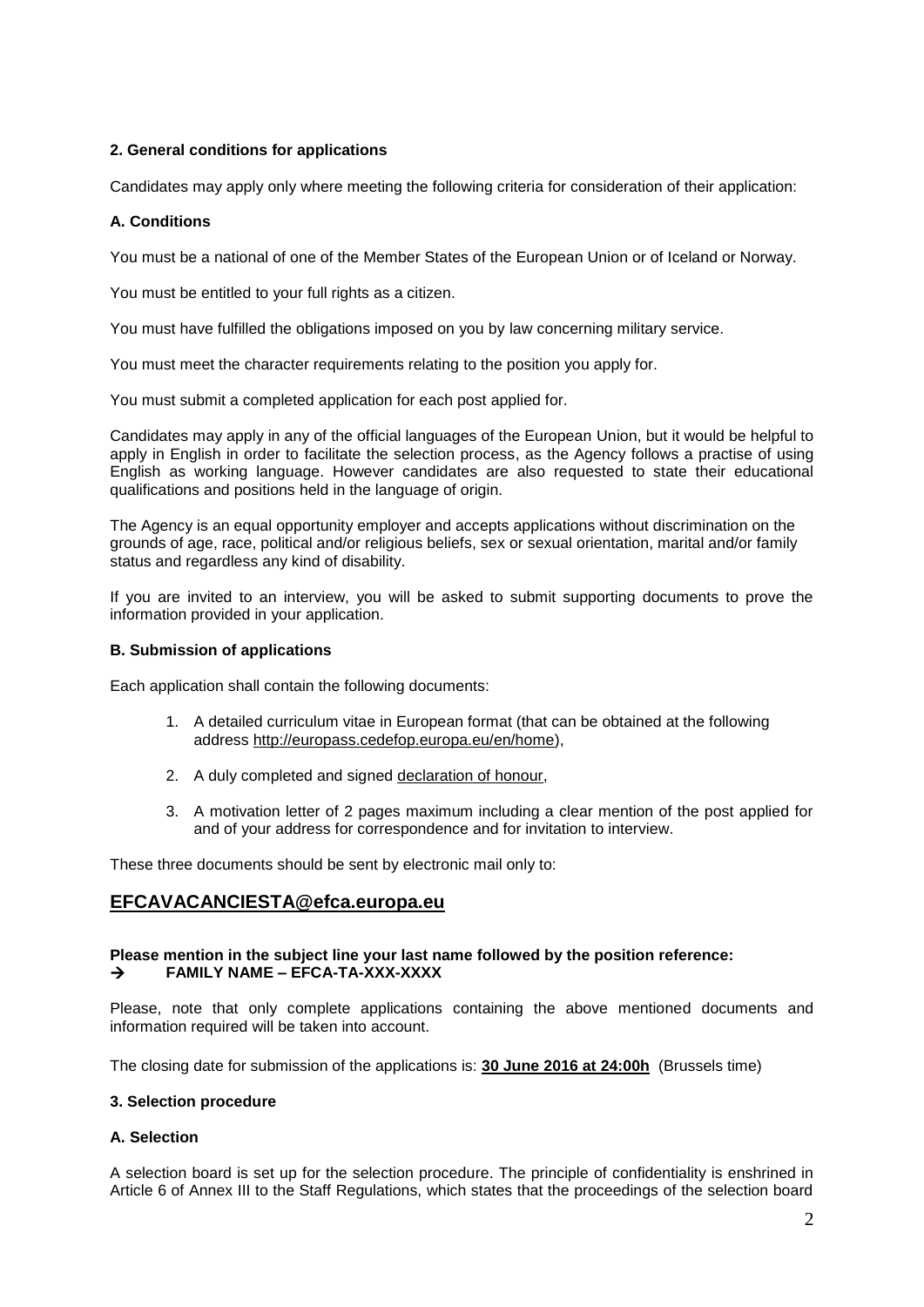must be secret. It works in two ways: first, it imposes obligations to ensure equal treatment for candidates; and second, it seeks to protect the selection board to ensure that its decisions are totally impartial.

The selection board adheres strictly to the conditions of admissions laid down in the publication notice when deciding whether or not candidates are to be admitted. Candidates admitted to a previous selection procedure will not be automatically eligible.

The applicants are informed on the composition of the selection board. Candidates are not allowed to contact personally members of the selection board, either directly or indirectly, in relation to the competition. Any infringement of this rule constitutes ground for disqualification from the selection procedure.

Should the selection board discover at any stage in the procedure that the candidate does not meet one or more of the general or special conditions for admission to the selection procedure or that the information on the application form does not correspond with the supporting documents, the candidate will be disqualified.

The selection board decides on those candidates who are admitted to the selection procedure in accordance with the requirements as specified in the publication notice. The applications of the candidates admitted to the selection procedure are reviewed and the selection board decides on those candidates who are invited to attend for interview. Only short-listed candidates will be contacted.

The interviewees will be asked to undergo a written test involving at least an anonymous qualifying part, a part aiming at assessing the specific competences required for the job and a part aiming at assessing the general competencies required for European Union temporary staff. These parts may be grouped into one or more parts.

Following the interviews, a reserve list of suitable candidates will be set up.

# **B. Reserve list and recruitment**

Each candidate interviewed will be informed by letter whether or not he/she has been placed on the reserve list. The validity of the reserve list is up to 2 years from the date of the letter informing the candidate and may be extended. Therefore candidates whose name will be put on a reserve list could be offered a contract during this period of time. Candidates should note that inclusion on the reserve list does not guarantee recruitment. The recruitment procedure is as follows: as and when funds become available, candidates on the reserve list will be considered and the reserve list will be drawn on to fill vacancies. If a letter of intention is issued, the candidate must undergo a compulsory medical examination to establish that he/she meets the standard of physical fitness necessary to perform the duties involved and the candidate must provide original or certified copies of all relevant documents.

The Agency employs Temporary Agents in accordance with the Conditions of employment of other servants of the European Communities, on 3 years' contracts with the possibility of extension for 3 further years and the possibility of a second extension which would convert these contracts into indefinite contracts.

Successful candidates who are recruited undergo an initial probation period of 9 months.

# **C. Pay and welfare benefits**

The pay of staff members consists of a basic salary weighted by the correction coefficient (for Spain currently 90,2 %) and of additional allowances and deductions.

• Basic Salary: There is a basic salary scale for each grade, divided into a number of steps. Staff members progress automatically to the next step every two years until they reach the top of the scale for that grade. The basic monthly starting salary for the first step is 5.747,35 Euro and for the second step 5.988,86 Euro in the grade AD7 (figures in Euro valid as of 1 January 2016 do not include any allowances).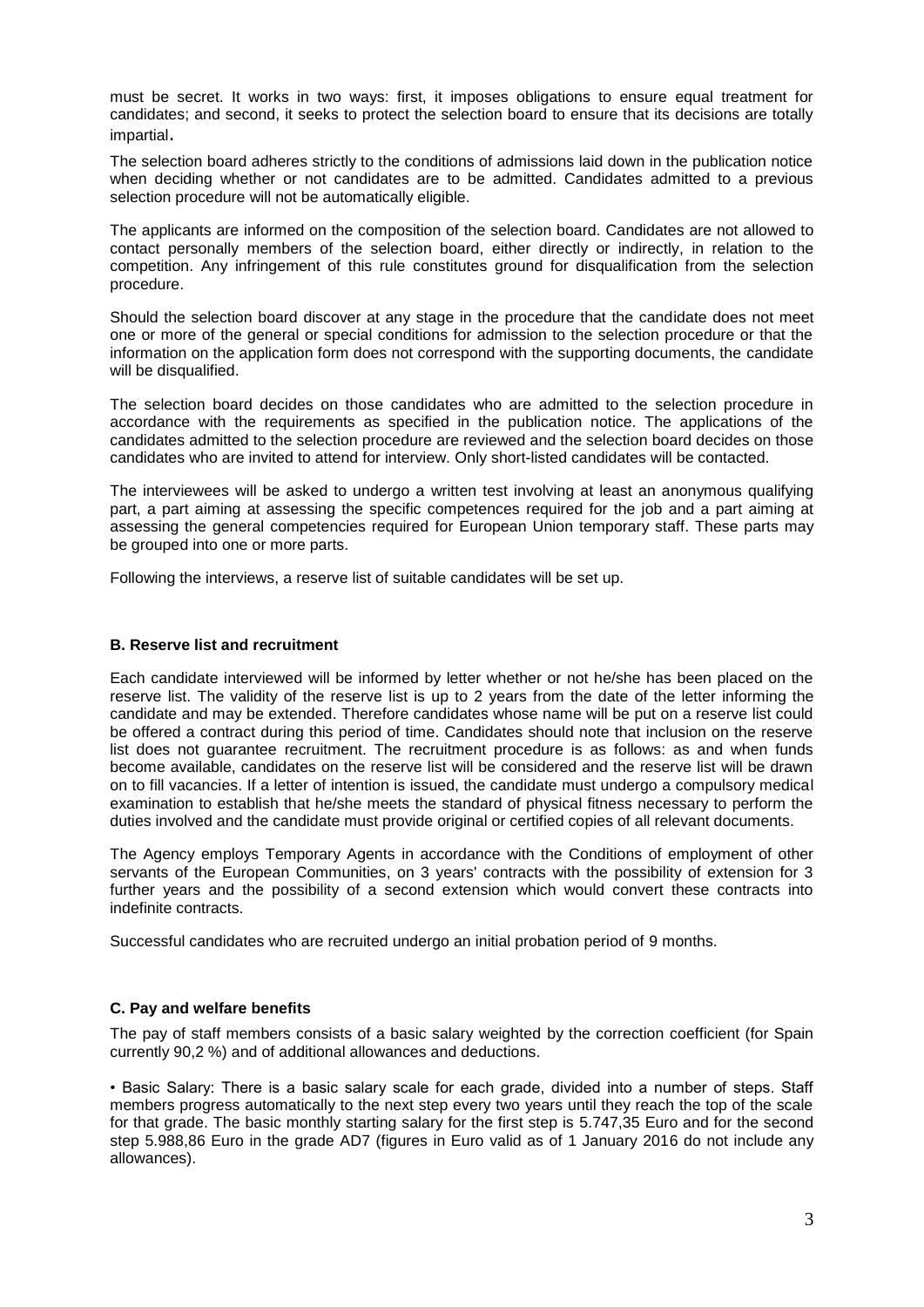Temporary Agents at EFCA shall be appointed to the grade set out in the notice of the selection procedure they have passed. In accordance with Art. 32 of the Staff Regulations a Temporary Agent shall be recruited at the first step in his grade. EFCA may allow additional seniority up to a maximum of 24 months (which corresponds to one additional step above step 1) to take account of professional experience. Any duly certified professional activity connected with one of EFCA's areas of activity shall be taken into account. Any given period may be counted only once.

Allowances: In addition to their basic salary, staff members may be entitled to various allowances, in particular an expatriation or foreign residence allowance (depending whether the candidate has left his/her Member State to take up employment with the EFCA), and family allowances (depending on personal circumstances): household allowance, dependent child allowance, preschool allowance, education allowance.

Deductions: The salaries of staff members are subject to a Community tax deducted at source. Staff members are exempt from national tax on salary and contribute as members of the Community social security to insurances and the pension scheme.

Under certain circumstances, in particular where staff members are obliged to change their place of residence in order to take up employment, the Agency may also reimburse various expenses incurred on recruitment, notably removal expenses.

Additional information can be obtained from the web site of the EFCA. Furthermore, the following link gives you access to information on the European Civil Service and the Staff Regulations:

# **http://ec.europa.eu/civil\_service/index\_en.htm**

#### **Important:**

**Please, take note that a binding commitment can only be made after verification of all conditions and will take the form of a contract signed by the Executive Director.**

Please note that the selection process may take some time to be completed and that no information will be released during this period. Once a selection process has been completed, its status will be displayed on the web site of EFCA.

# **D. Data Protection**

Please take note of the information on data protection for candidates in EFCA recruitment procedures.

# **4. Specific requirements and details of positions offered**

# **Job description**

# **Overall purpose:**

To support the activities for building of capacities and the deployment of enhanced systems, thus contributing to achieve the objectives of the work programmes and the general objectives of the EFCA.

# **Functions and duties:**

Reporting to the Head of Unit, the jobholder will be responsible in particular to:

- Conduct statistical analysis of fisheries and control data for the planning and evaluation of joint fishery control operations coordinated by EFCA;
- Develop Geographic Information System (GIS) layers and produce maps to present the result of analysis of geo-referenced data;
- Participate to the monitoring and improvement of data quality;
- Develop and implement indicators for fishery compliance monitoring, including cross-checks between different data domains, comparison between fishery and other data;